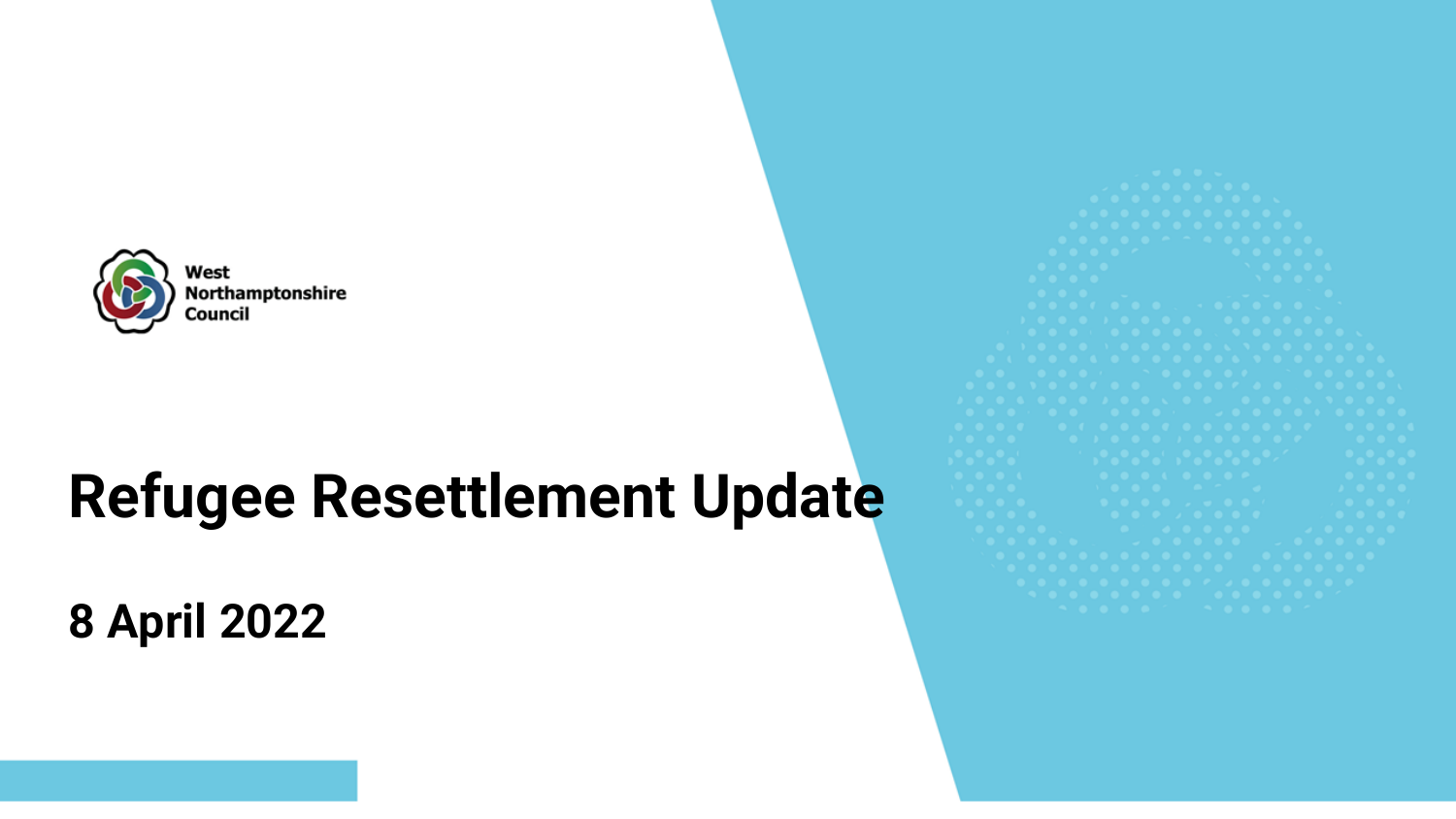

## **Background**

#### **Key work areas:**

- Afghan resettlement
- Ukrainian resettlement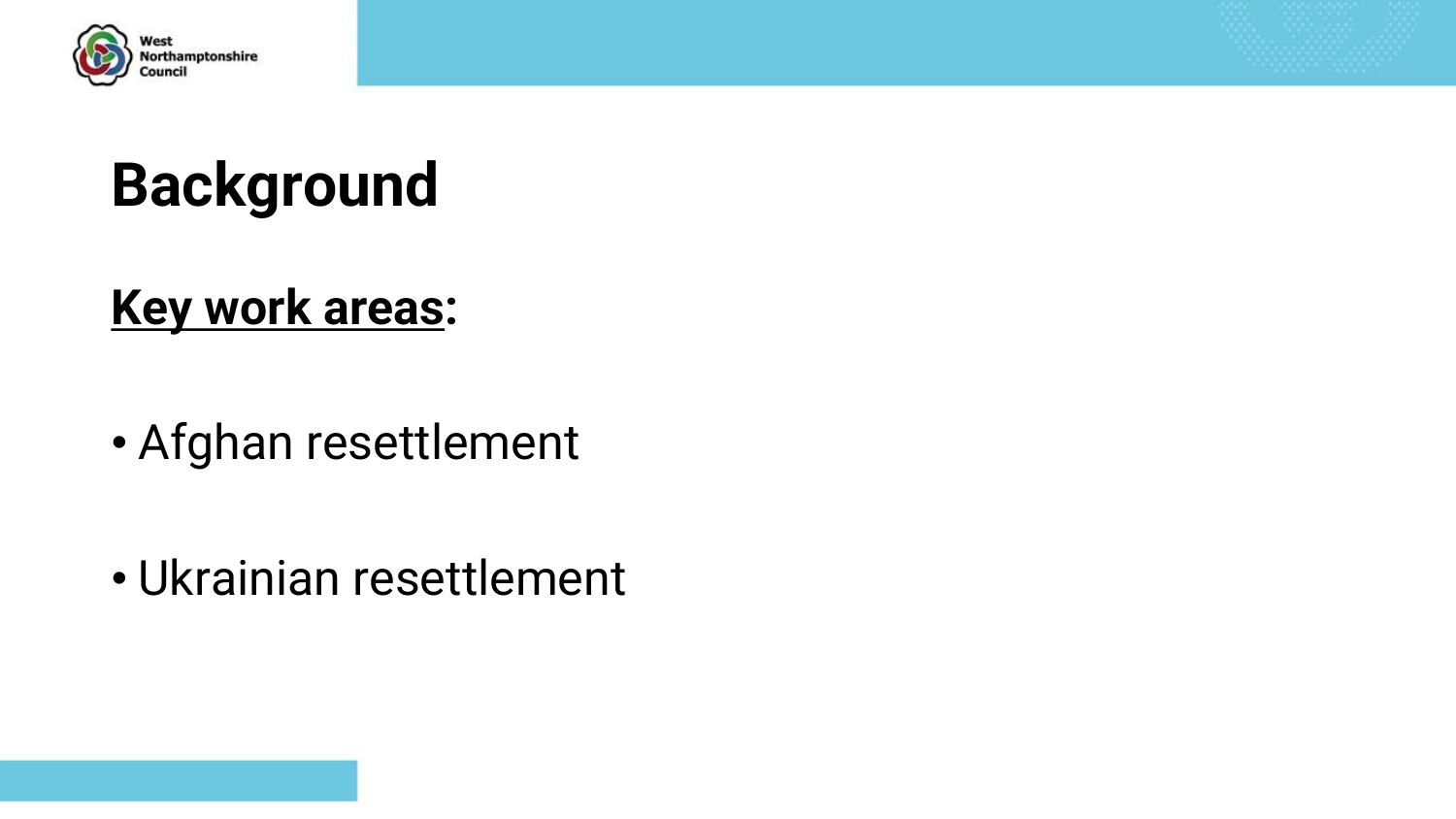



## **Afghan Resettlement**

- 2 Bridging Hotels in West Northants
- Went 'live' Sept 2021
- Expected to operate until end June/early July (possibly September 2022)
- 379 arrived at the bridging hotels
- 132 people moved out of hotels (122 into permanent accommodation)
- Currently more than 200 people accommodated in the hotels
- Every child of school age, has had a place in our local schools, whilst staying at the bridging hotels.
- No Afghan refugee children without their parents supported in the hotels
- Permanent resettlement pledge: 10 households 3-year support programme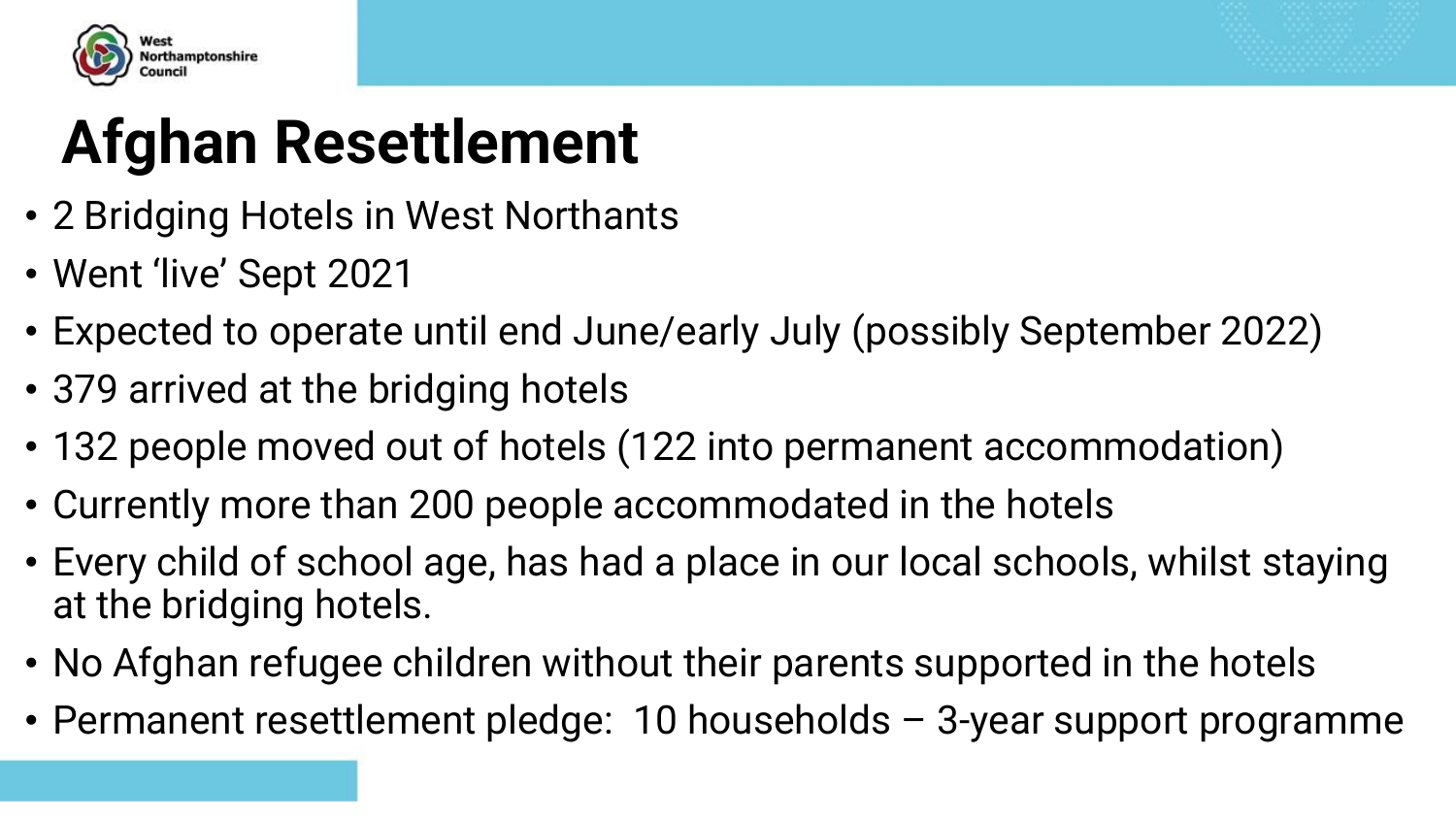



### **Ukrainian Refugee Resettlement**

Currently 2 key routes set up to welcome Ukrainians to the UK:

- ➢ Ukraine Family Scheme
- ➢ Homes for Ukraine Scheme (part 1)

\*\*\* Guidance & information is regularly being updated & re-issued \*\*\*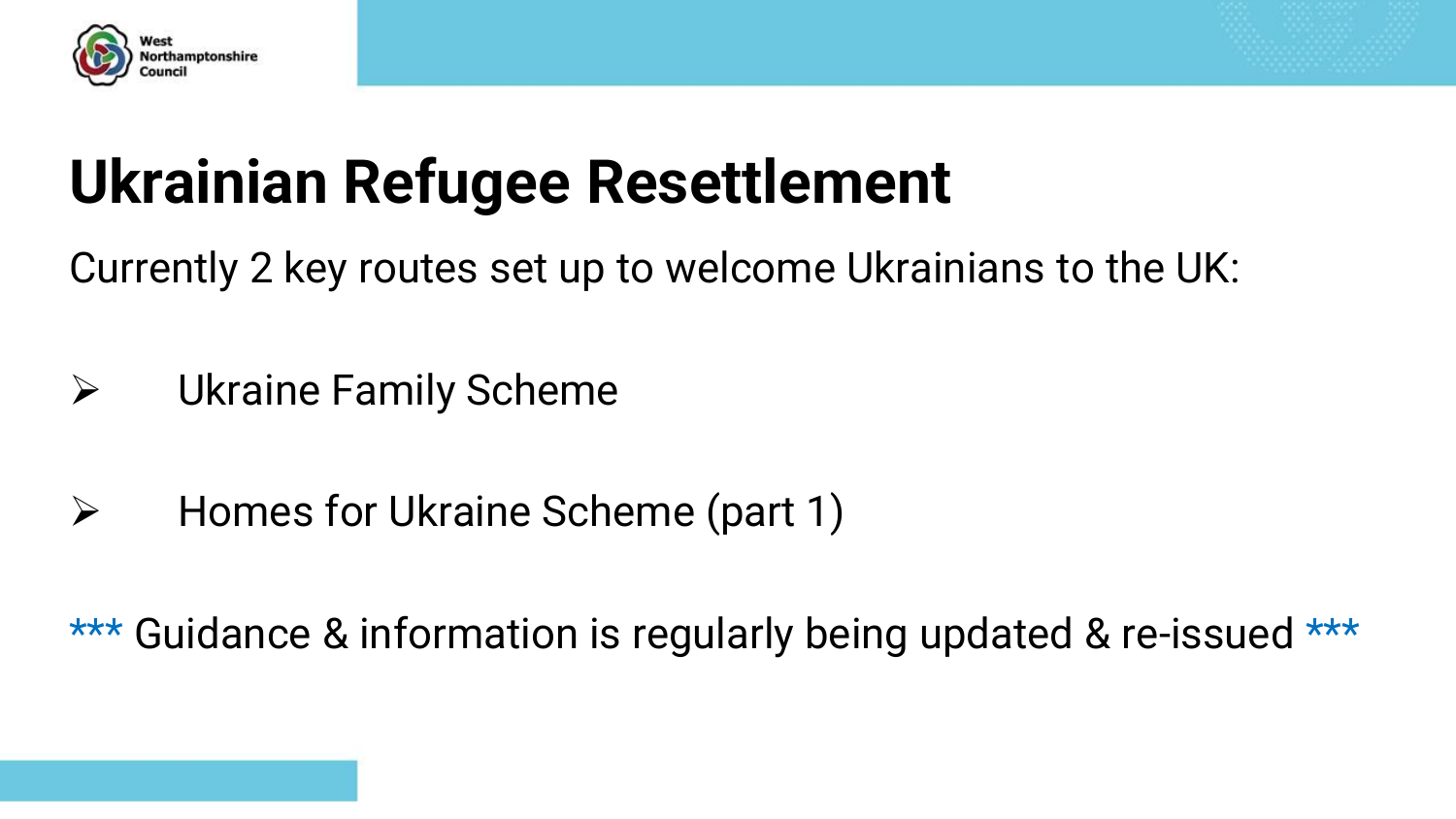



## **Ukraine Family Scheme**

- Family Scheme is an extension of usual family visa scheme.
- Free to apply.
- Immediate & extended family living in Ukraine on or before 01/01/22 can apply to join UK-based family members.
- UK-based family members not just British Citizens but some other people with settled or pre-settled status
- No income test; no English Language test
- Applications subject to security checks
- People can stay in the UK for up to 3 years.
- <https://www.gov.uk/guidance/apply-for-a-ukraine-family-scheme-visa>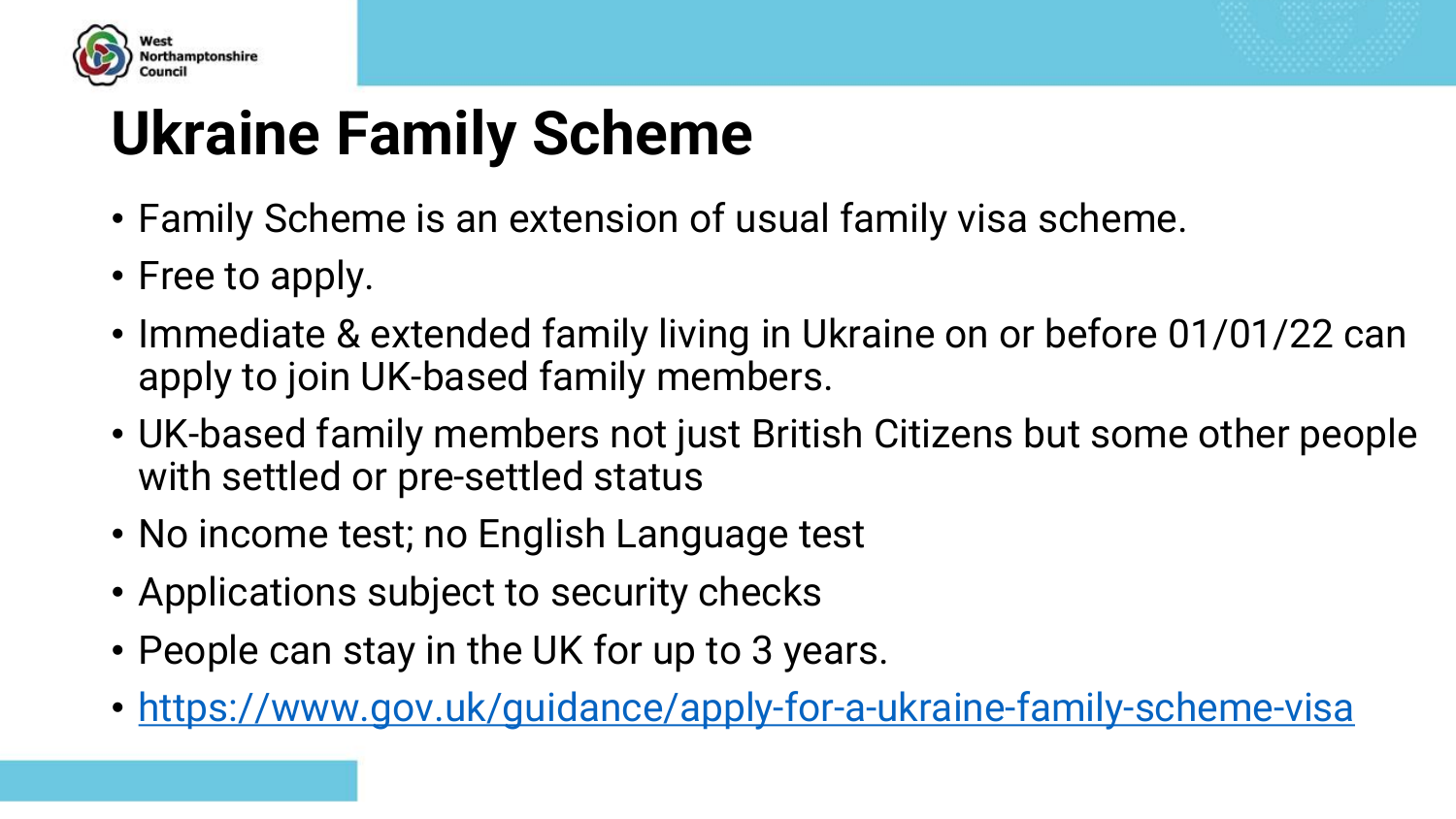



## **Background – Homes for Ukraine (Phase 1)**

- Similarities with Canadian Refugee Resettlement Programme strong element of "private & community sponsorship".
- "Sponsor" = individual, group or organisation who has been approved to accommodate an individual or household from Ukraine under the 'Homes for Ukraine' sponsorship scheme.
- "Guest" = individual or household who have secured a visa under the 'Homes for Ukraine' scheme which enables them to be housed by a sponsor.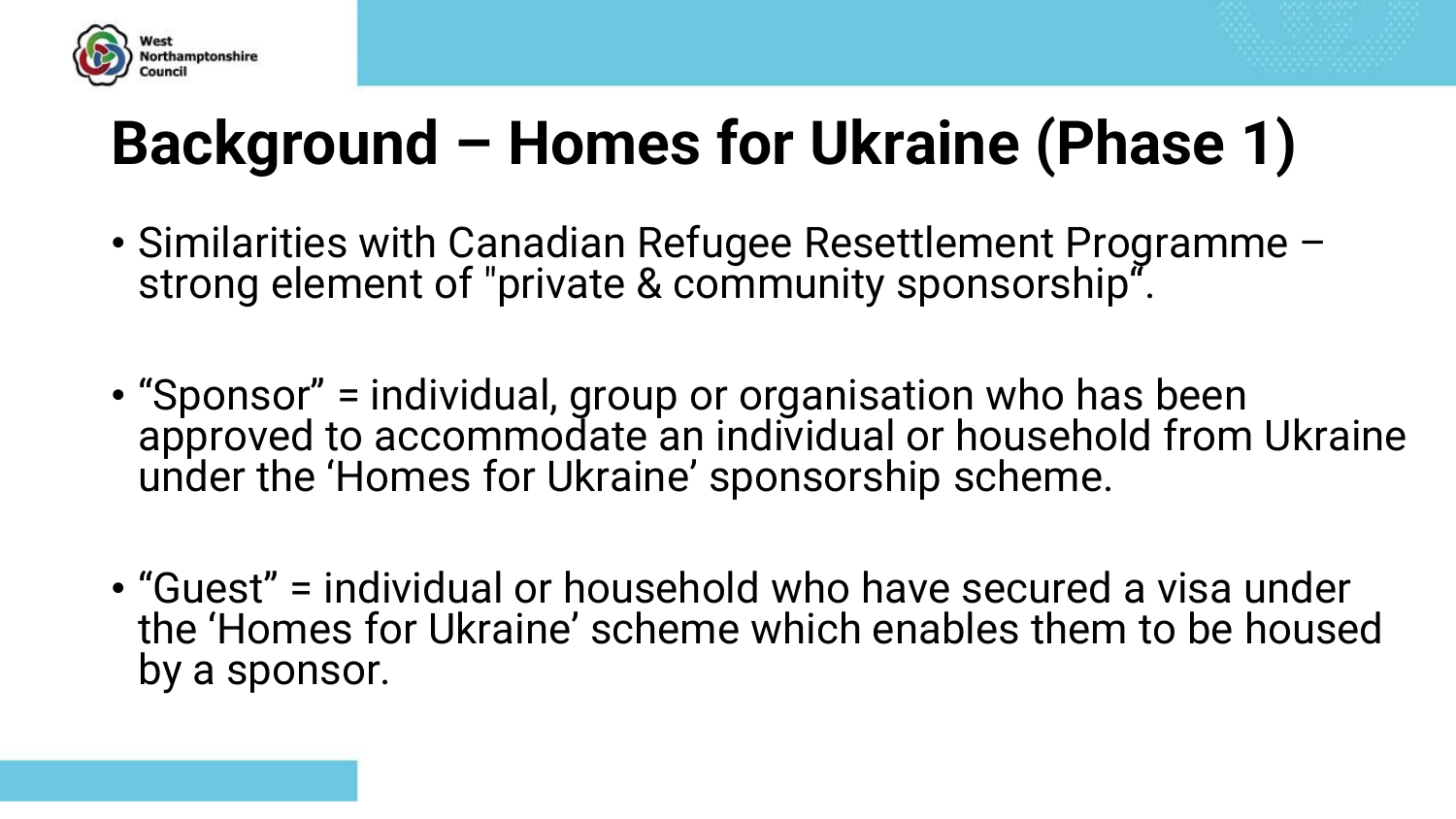



## **Background – Homes for Ukraine (Phase 1)**

- 'Homes for Ukraine' Phase 1:
	- from 14 March sponsors could register in hosting a guest

<https://www.gov.uk/register-interest-homes-ukraine>

- from 18 March – Home Office visa applications opened

<https://www.gov.uk/guidance/apply-for-a-visa-under-the-ukraine-sponsorship-scheme>

- Scheme expected to be expanded at some point 'Phase 2'.
- Phase 2 –enable community groups or organisations to sponsor multiple guests.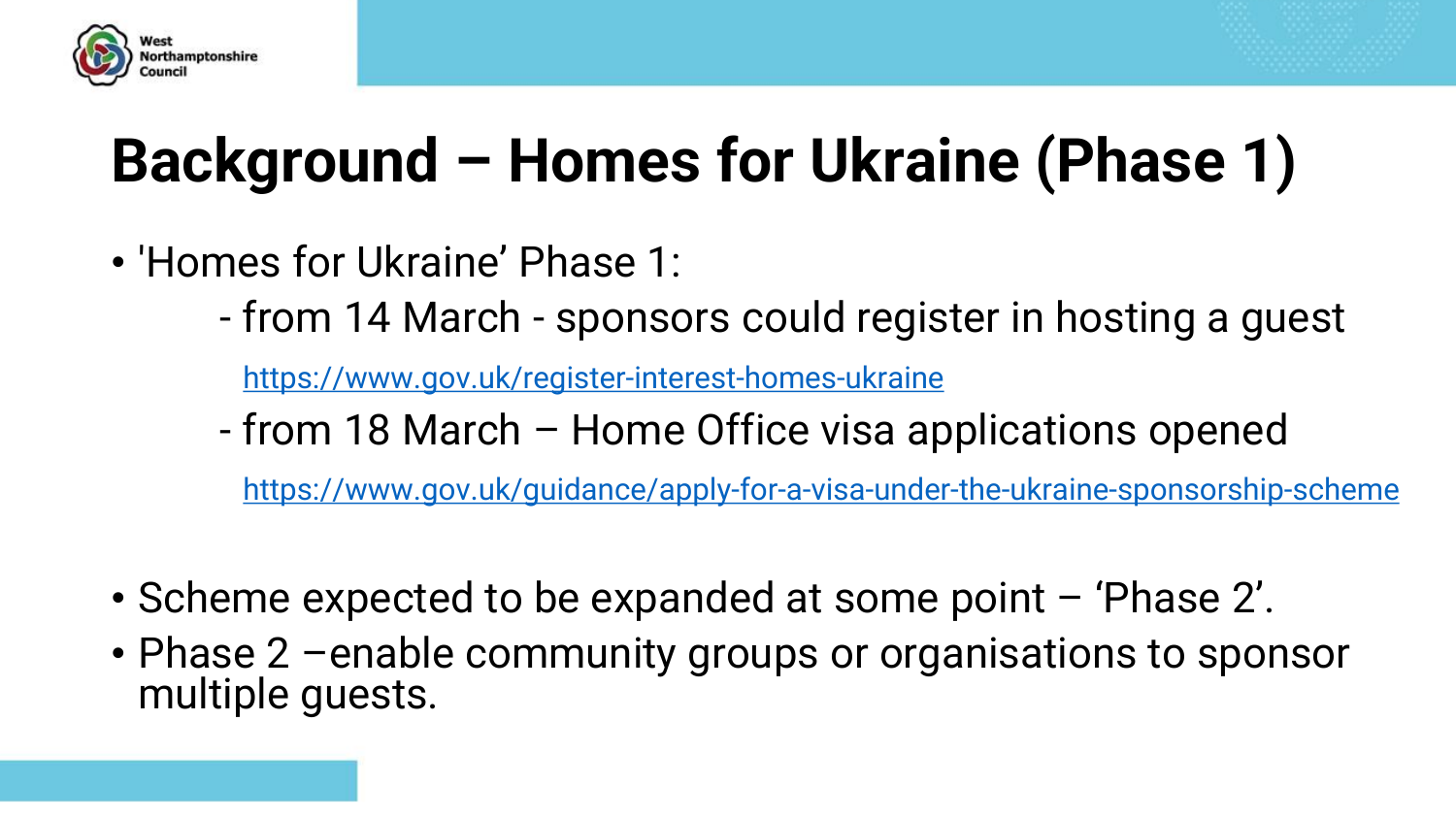



### **Eligibility**

- Scheme open to Ukrainian nationals resident in Ukraine prior to 01/01/22; to their immediate family members (e.g. spouse/partner and children under 18) who may be of other nationalities, to be sponsored to come to the UK.
- Applicants can apply from Ukraine or from any other third country.
- The number of people who can access this scheme is uncapped and is dependent on the capacity of the sponsors who come forward
- Those arriving need to meet standard security checks prior to being issued with a visa.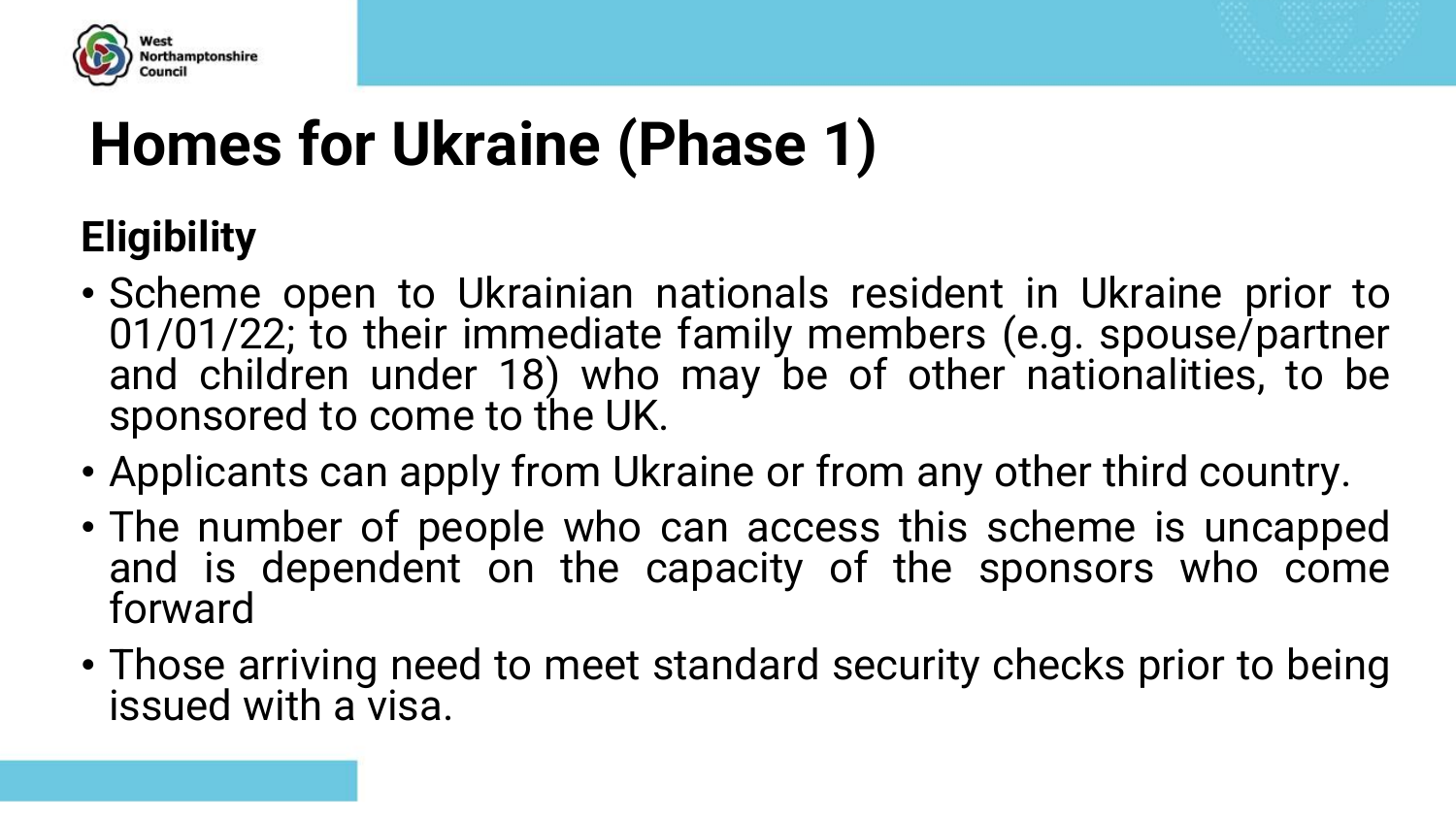



#### **Eligibility**

- Guests will be able to live & work in the UK for up to 3 years.
- Guests will be able to access benefits, healthcare, employment & other support.

#### **Requirements & Role of Sponsors**

- Sponsors must be in the UK.
- Any nationality and any immigration status provided at least 6 months leave to remain
- Sponsors and all adults in sponsors' households will also be subject to initial criminal records checks by the Home Office before the visa is approved.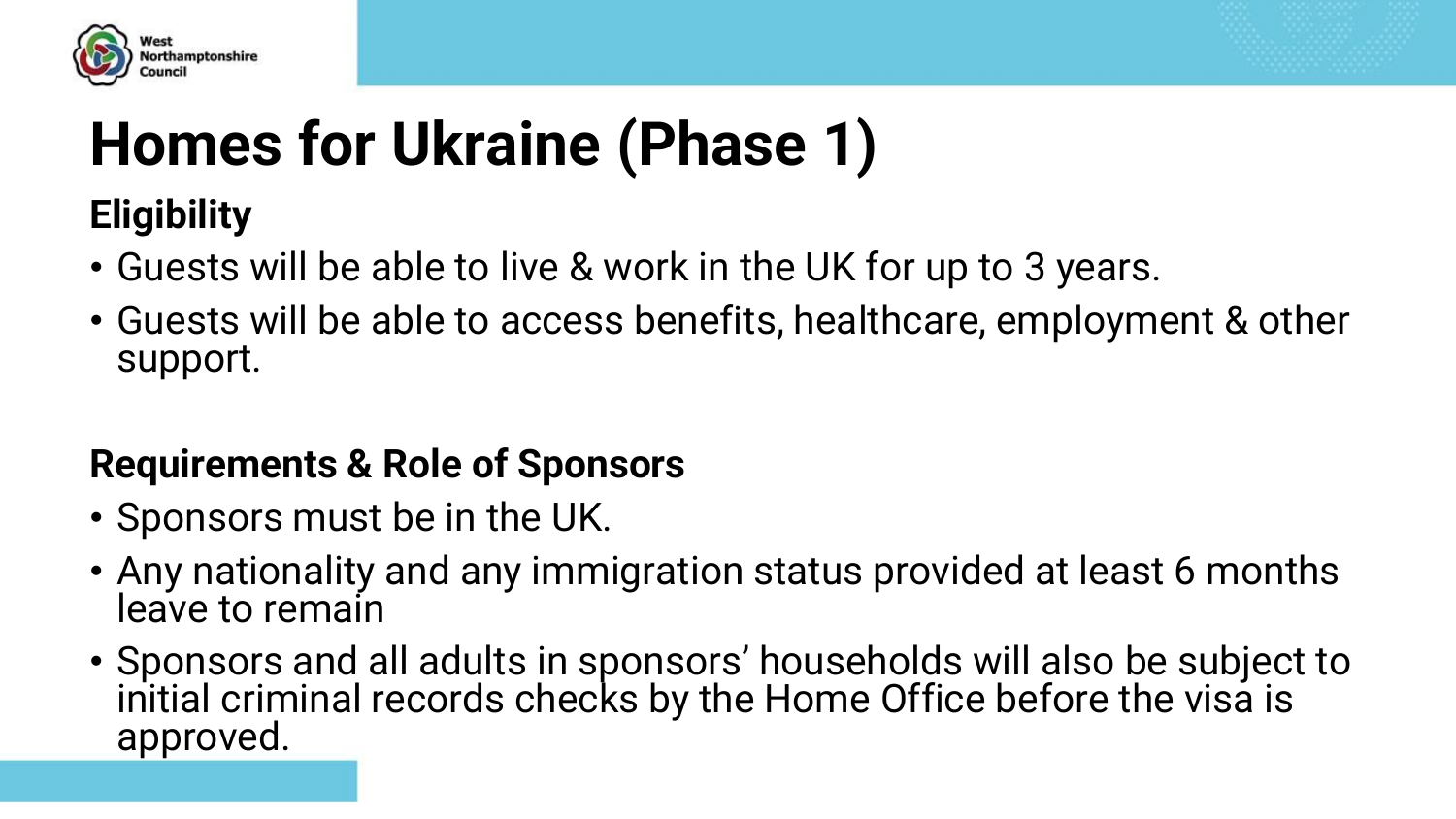



#### **Requirements & Role of Sponsors**

- Accommodation must be:
	- at least a private room, with suitable access to bathroom and kitchen facilities
	- be free of serious health & safety hazards
	- full details of accommodation requirements set out in the scheme FAQs

[https://www.gov.uk/guidance/homes-for-ukraine-scheme-frequently](https://www.gov.uk/guidance/homes-for-ukraine-scheme-frequently-asked-questions)asked-questions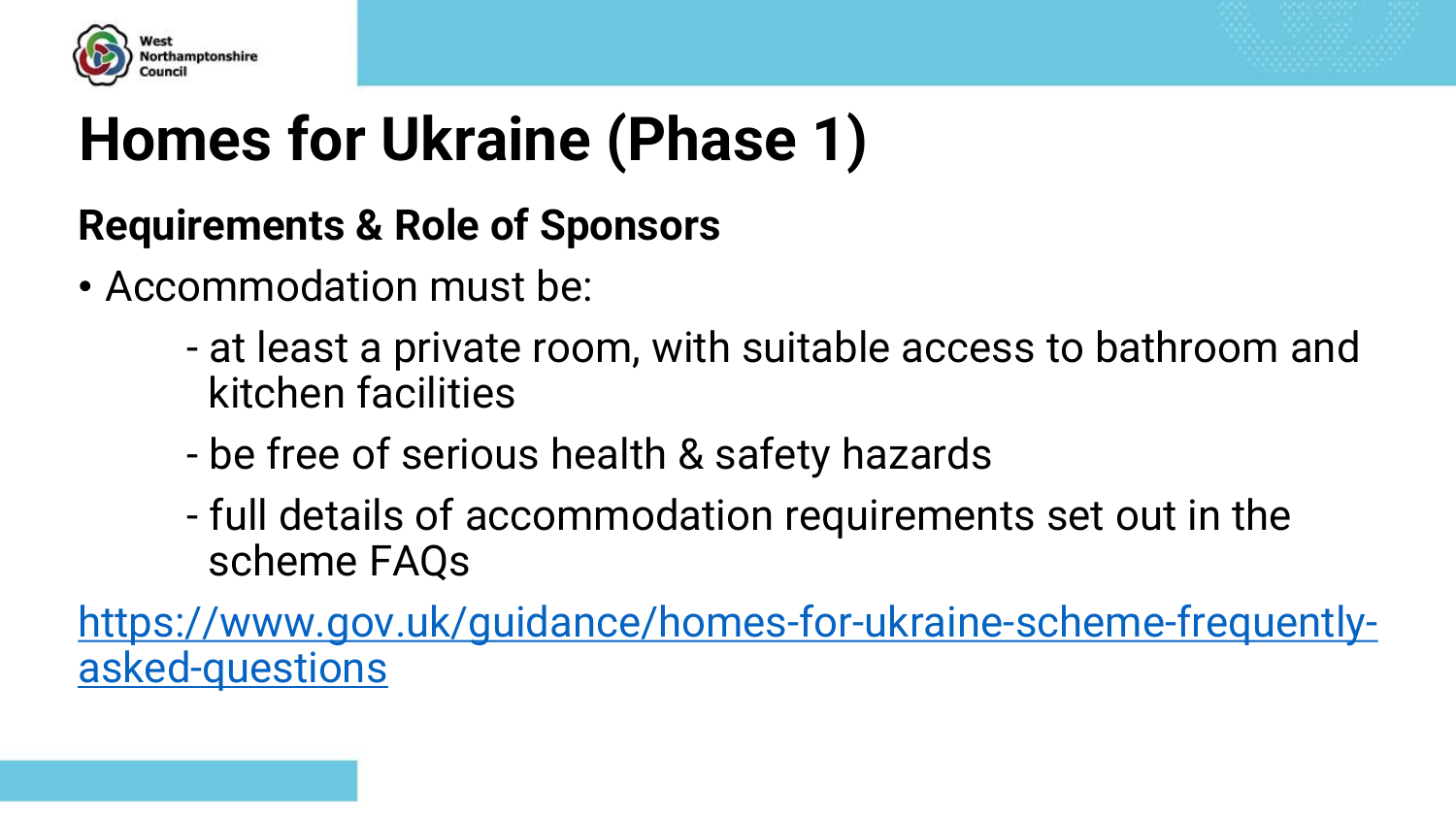



#### **Requirements & Role of Sponsors**

- Sponsors are required to:
	- check with their mortgage lender or landlord (if a tenant)
	- notify their insurers (prior to arrival of guests)
	- stay in contact with guests to organise/coordinate arrival in UK and instructions to reach their accommodation
	- support & help guests to: adapt to life in UK; have access to food and essential supplies; have access to mobile phone and/or internet to stay in touch with family members; and help direct guests to public services e.g. GP and dentist.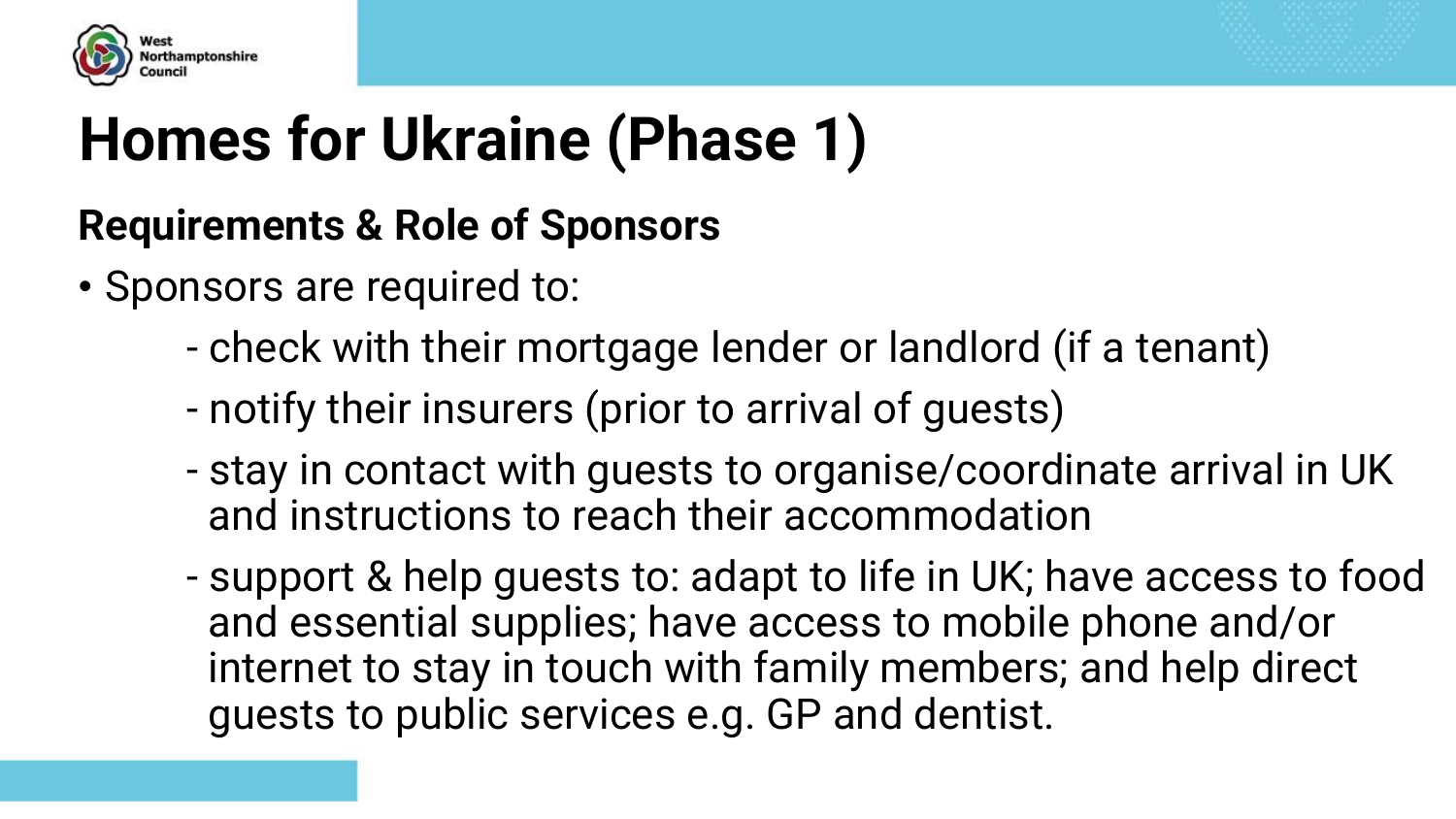



#### **Requirements & Role of Sponsors**

- No rent can be charged
- Sponsors can receive an optional £350 per month 'thank you' payment for up to 12 months (1 payment per residential address regardless of number of individuals sponsored/accommodated)
- Payment does not affect benefits, council tax etc
- No requirement to cover food & living expenses although can choose to offer this.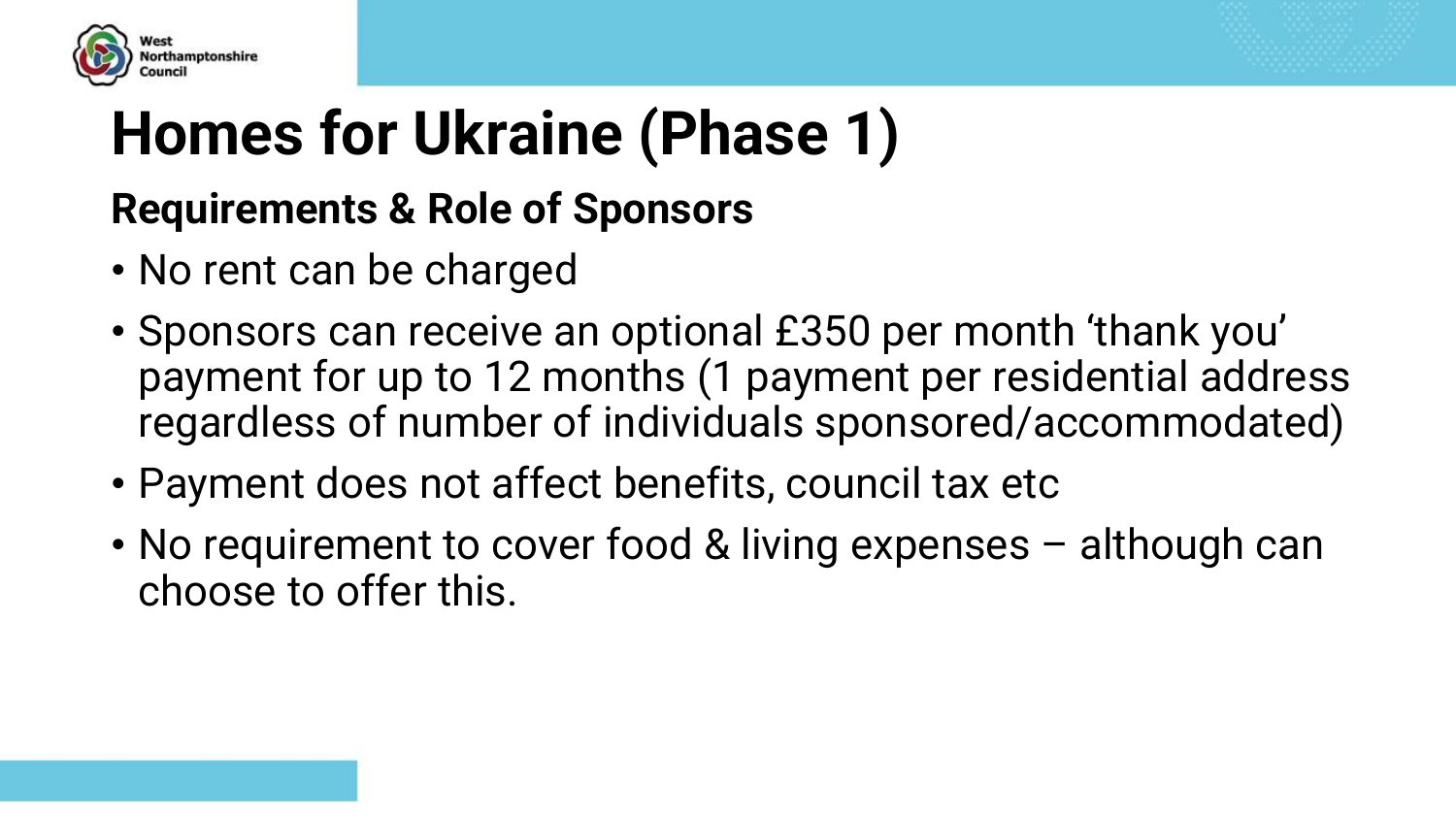



#### **The Process**

- Matching sponsors and guests can find each other but from early April DLUHC has funded RESET to pilot a matching service
- <https://resetuk.org/about/ukraine>
- Visa applications can be made by the sponsor or applicant online
- On approval of visa 'permission to travel' letter issued to guest
- Specific councils with primary ports of entry (key airports/ports) are providing welcome arrangements for guests including: meet & greet; immediate humanitarian assistance; social care for safequarding concerns flagged by Border Force.
- If required guests are eligible for one free single onward journey from port of entry to anywhere in UK.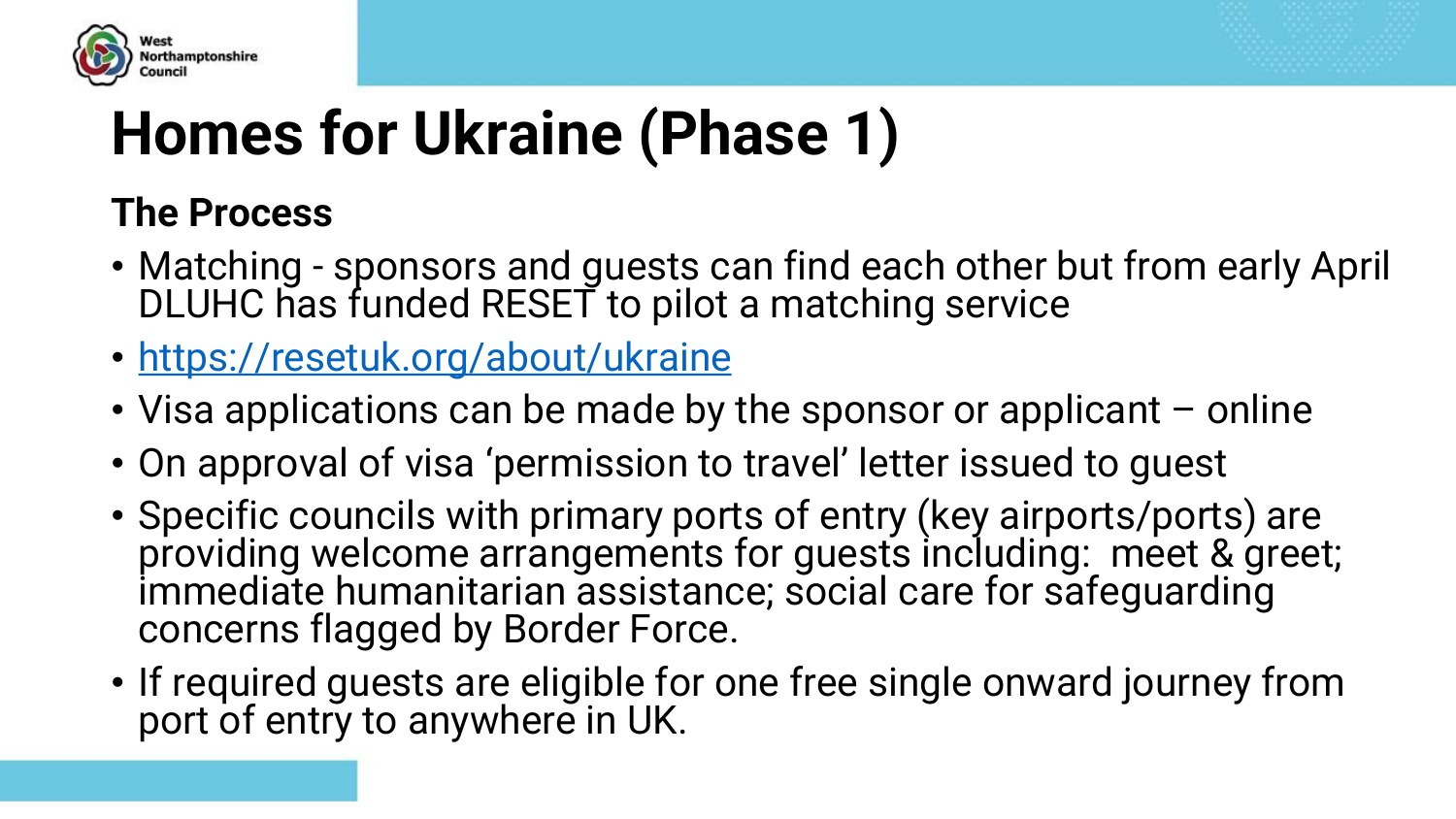



#### **The Process – other information**

- Reset is working with Refugees at Home, an independent UK charity, to deliver training to the sponsors.
- <https://www.refugeesathome.org/>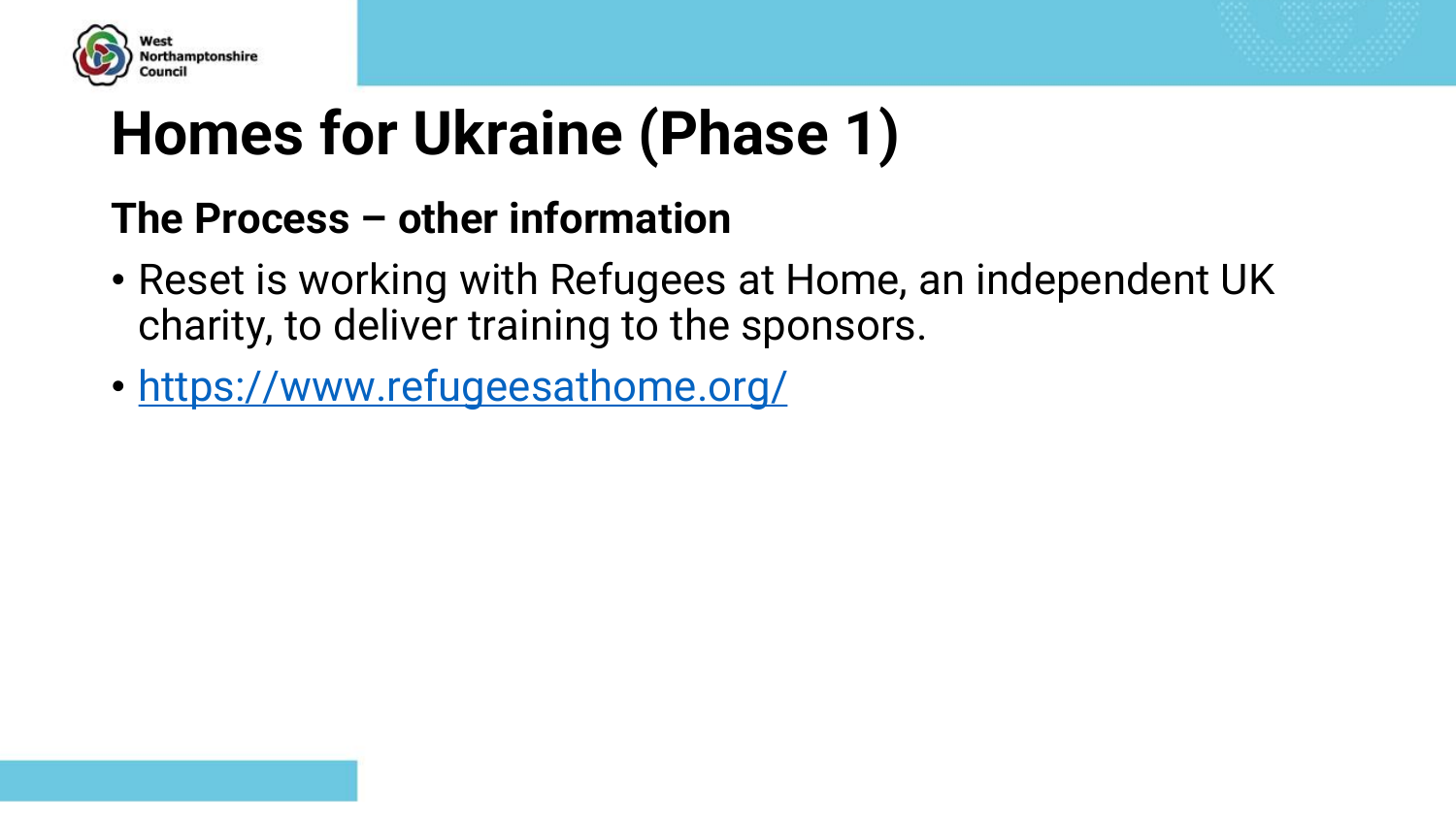



### **Homes for Ukraine (Phase 1) Role of Councils**

- Central Government considers councils have a critical role to play in the success of the Homes for Ukraine scheme.
- Guidance has been issued to councils in England on the 'Homes for Ukraine' scheme but this does not replace or contradict their statutory duties or responsibilities.

\*\*\*This slide-deck is based on the guidance for councils on GOV.UK\*\*\*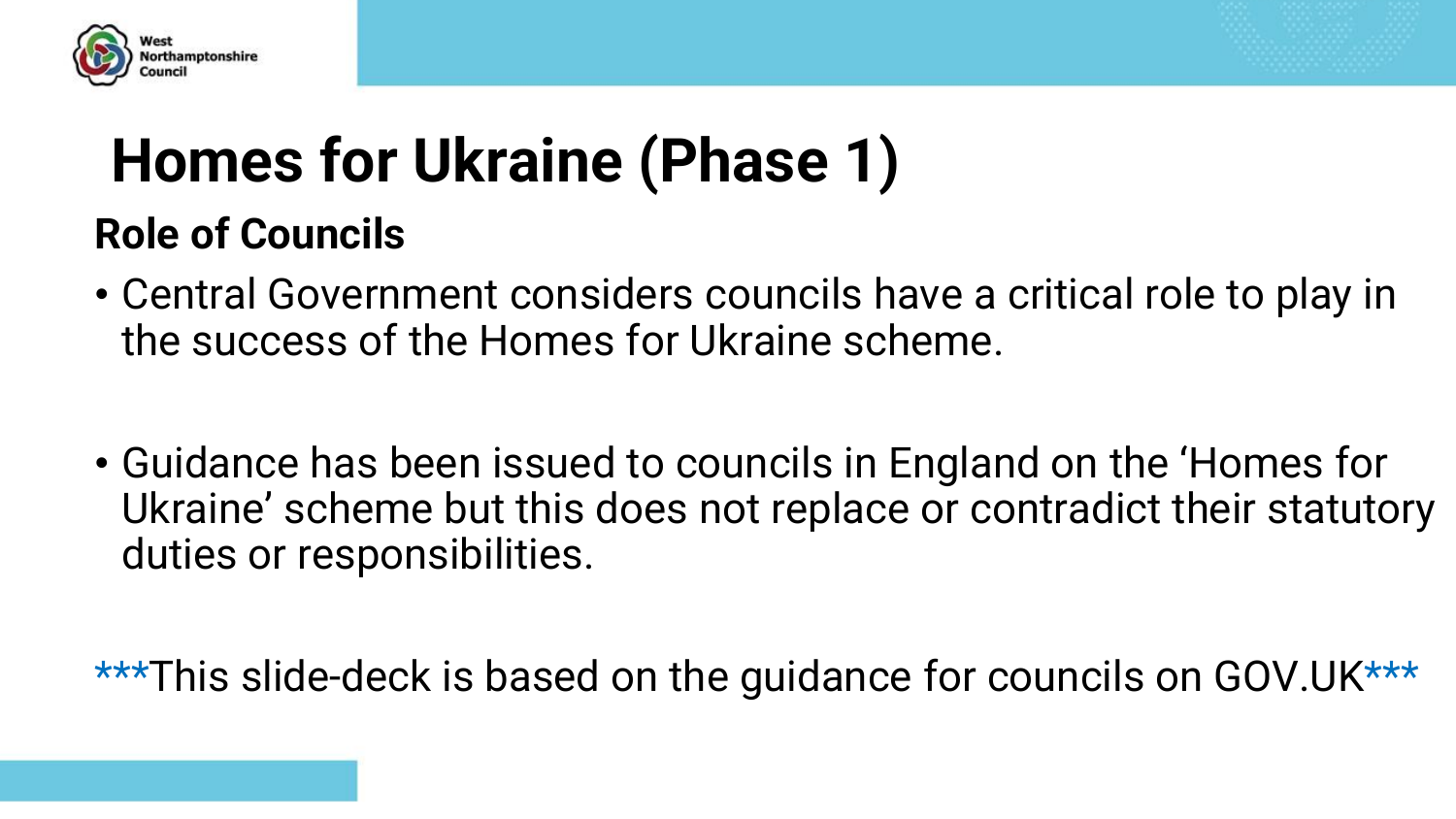



#### **Role of Councils**

• When a visa application is received, councils will be notified of the sponsor household and guest household, including address.

#### *Accommodation checks*

• At least one in-person visit & check of accommodation prior to arrival of guests wherever possible.

#### *Safeguarding checks*

- Complete DBS checks of all adults in the sponsor household and enhanced DBS if any guest is under 18 or a vulnerable adult
- Following guest(s) arrival councils should confirm asap that: the guest is well; there are no serious safeguarding/welfare concerns; or needs for care & support.
- If concerns emerge to be dealt with under usual safeguarding practices and procedures.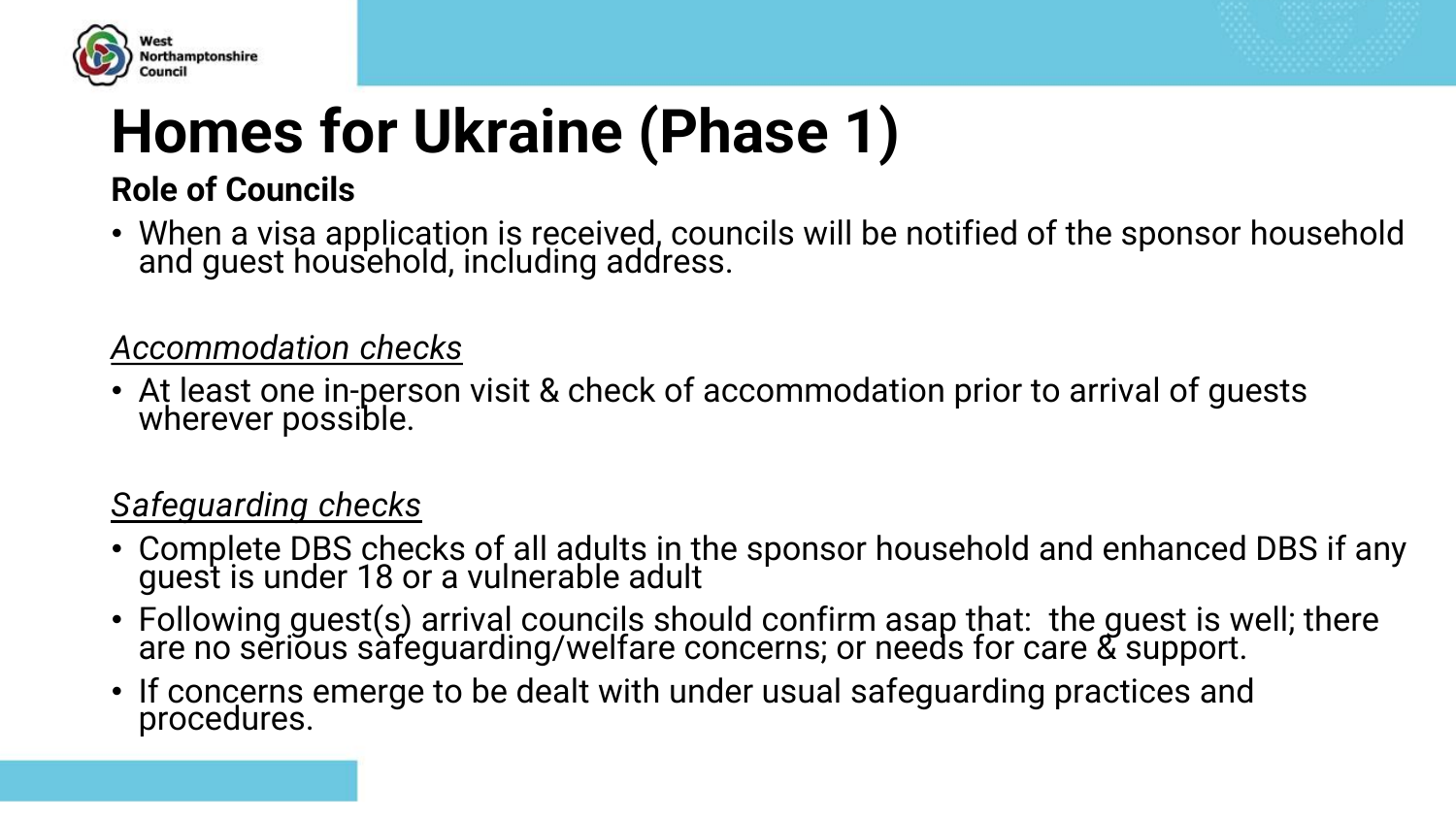



#### **Role of Councils**

- To administer an interim £200 cash payment per guest on arrival for subsistence costs (funded from the tariff).
- Provide school places for school age children (specific funding will be provided to support this).
- Where necessary, provide advice and referrals to specialist public and health services as appropriate e.g., mental health services, adult social care, and children's services (further advice to follow).
- Support guests to access local Jobcentre Plus appointments for benefit assessments and job-seeking.
- The Council's statutory homelessness duties will apply where sponsor/guest relationships breakdown.
- Supporting integration into local communities, including access to translation services and working with faith groups & local voluntary sector organisations to help signpost guests to advice and support.
- To administer the £350 'thank you payment' to the sponsor each month.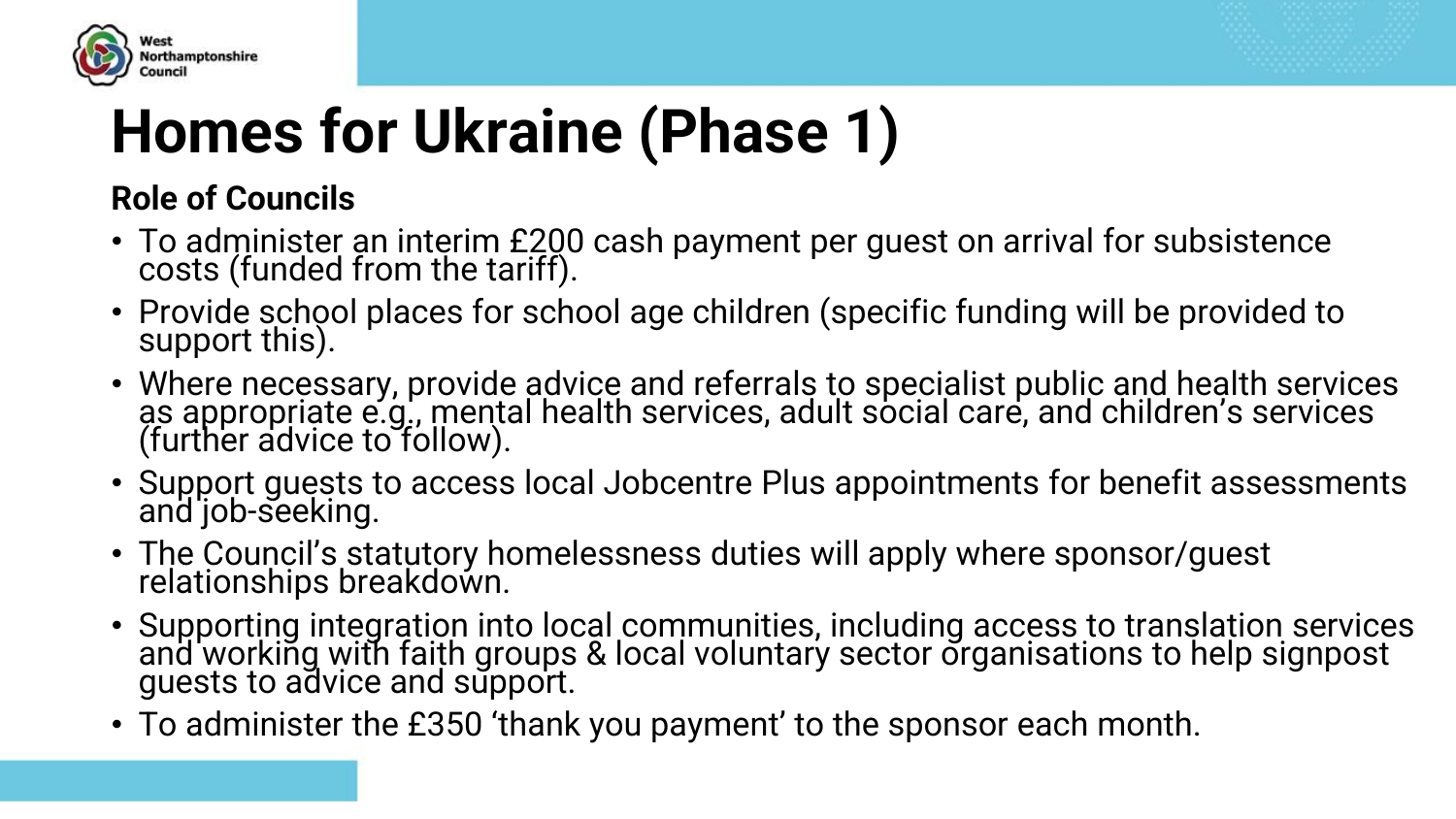



# **Homes for Ukraine – Funding for Councils**

- Tariff offered = £10,500 per person for first year.
- Future years funding to be reviewed
- Additional grant to pay £350 per month in arrears to sponsor households

Councils will be expected to use the tariff to meet all of their associated costs (both for providing council services and for administering payments)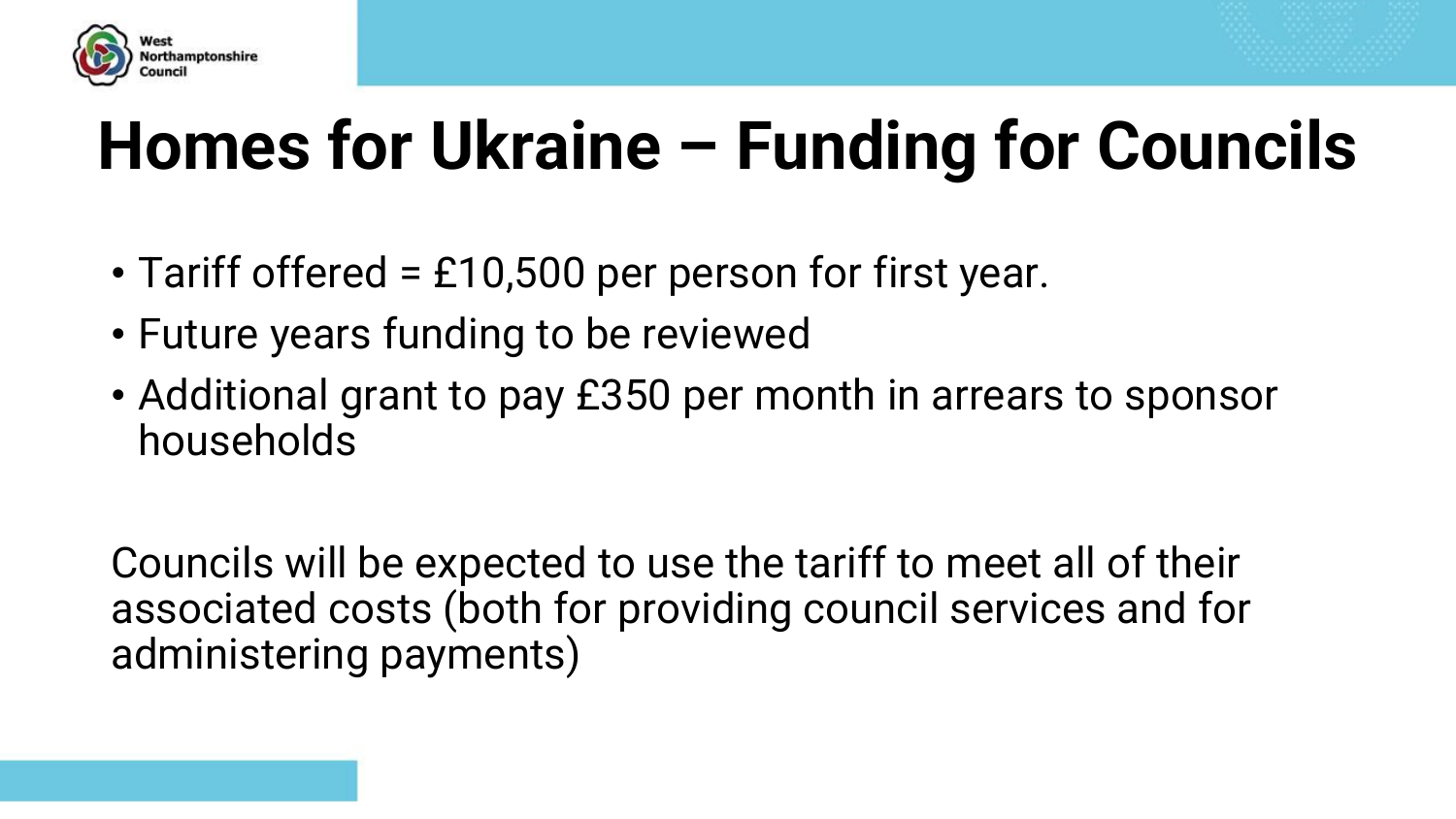



# **Homes for Ukraine – Funding for Councils**

- Councils will be paid additional funding to support with this. Further details are set out below
- DfE will allocate funding on a per pupil basis for the three phases of education at the following annual rates:
	- Early years (ages  $2$  to  $4)$  £3,000
	- Primary (ages 5 -11) £6,580
	- Secondary (ages 11-18) £8,755
- These tariffs include support for children with special educational needs and disabilities (SEND)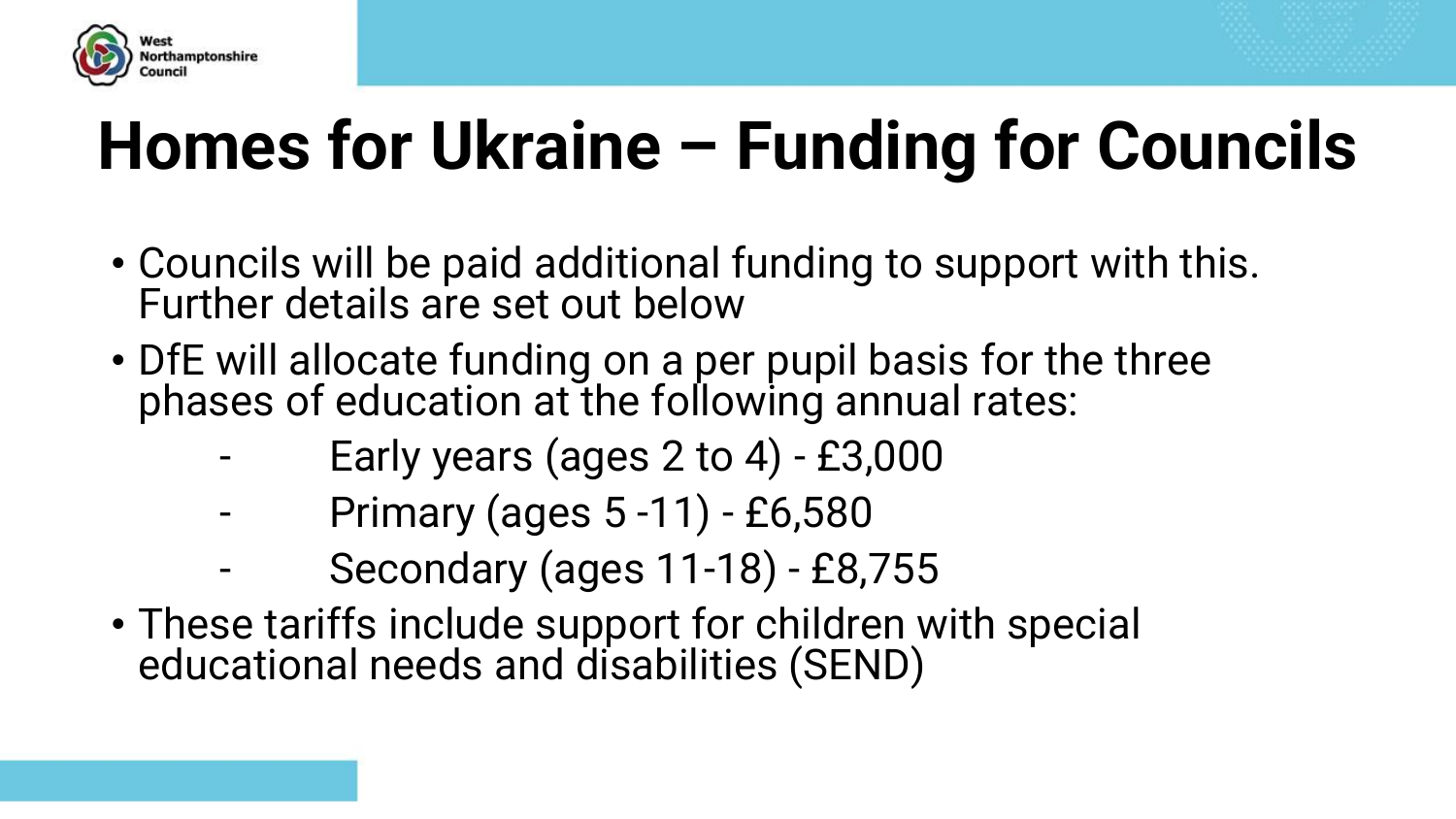



# **Homes for Ukraine - Current Position**

#### **Governance**

- System oversight via countywide Tactical Coordination Group (TCG)
- TCG includes WNC, NNC, health, Police & Fire.
- WNC internal working group.

#### **Data Management**

- Anticipated arrivals across West Northamptonshire 08/04/22
- Total number of sponsor households 155
- Total number of Ukrainian guests 303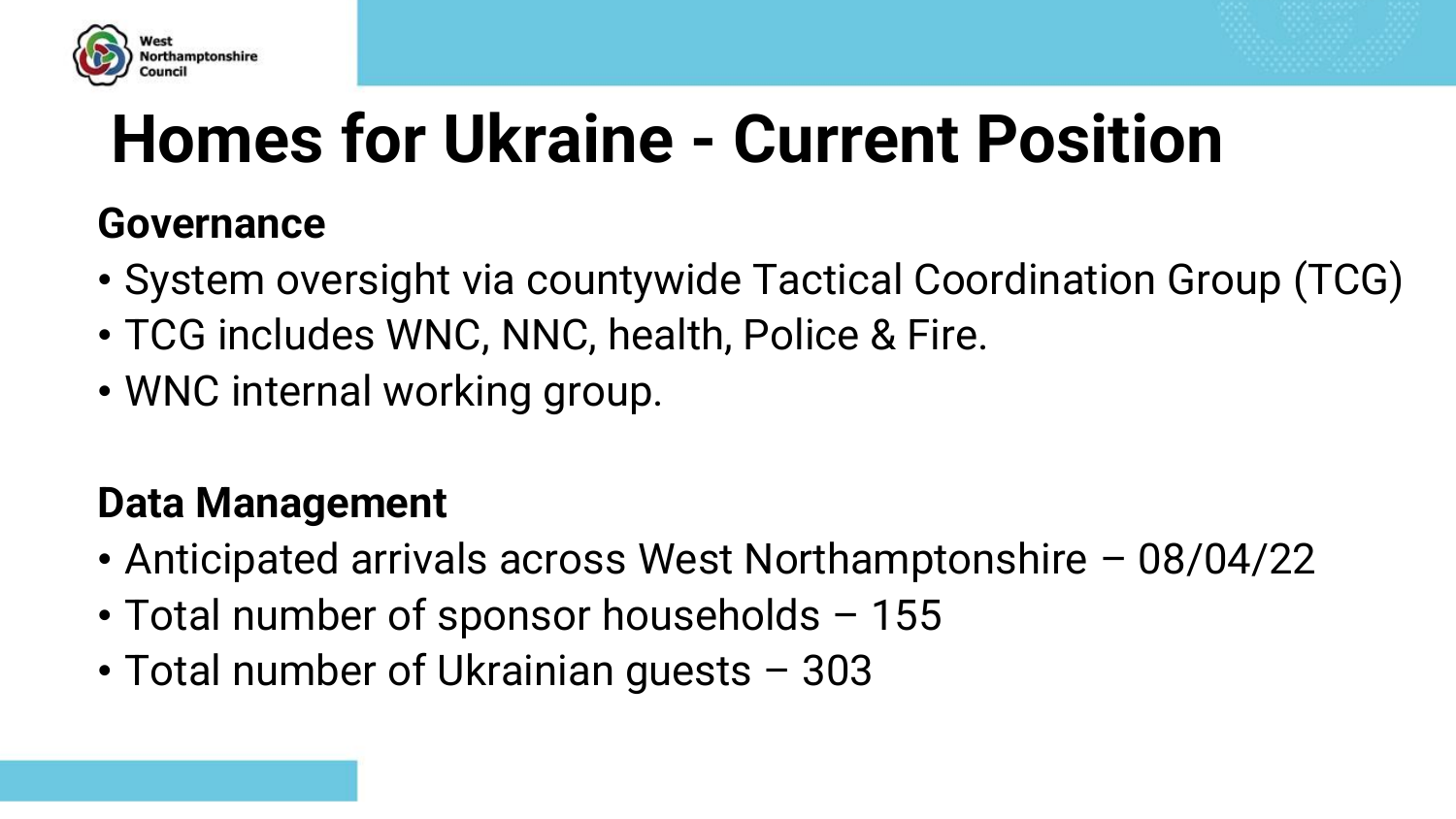



# **Homes for Ukraine - Current Position**

#### **LA role & duties**

- WNC has access to Homes for Ukraine database & receives data for West Northamptonshire on a daily basis – live data on visa applications made.
- Trained staff to facilitate DBS applications.
- Visits to sponsor/host households commenced w/c 04/04/22 for accommodation and safeguarding checks.
- Process to pay cash payments to guests in place.
- Developing a process to pay thank you payments to hosts.
- New post of Resettlement Manager commenced 01/04/22
- 4 x Resettlement Support Worker role being advertised w/c 11/04/22.